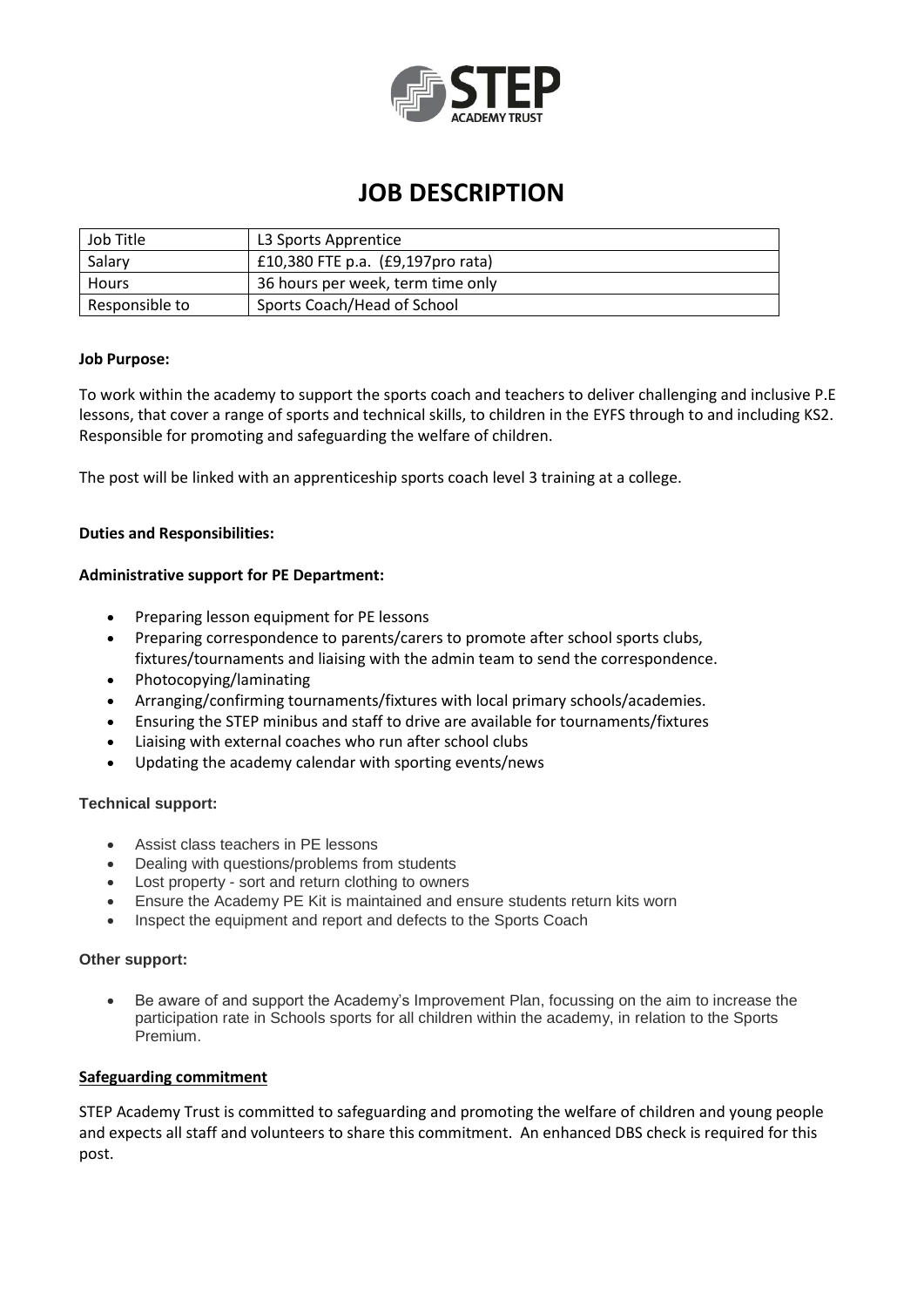## **Personal Development**

Maintain a commitment to your own professional development. Be aware of changing employment legislation, new developments and innovations through the use of publications, internet and other resources. Stay informed about relevant changes and emerging themes within the sector.

## Commitment to Equality and anti-racism

STEP Academy Trust has a strong commitment to achieving equality of opportunity in its services to the community and in the employment of people. It expects all employeesto understand, comply with and to promote its policies in their own work, to undertake any appropriate training and to challenge racism, prejudice and discrimination.

## Commitment to Diversity

Take individual and collective professional responsibility for championing the Trust's anti-racism agenda and proactively implementing initiatives which secure equality of access and outcomes. Also to commit to continually developing personal understanding of diversity.

## Green Statement

Seek opportunities for contributing to sustainable development of the Trust, in accordance with the Trust's Green Commitment. In particular, demonstrate good environmental practice such as energy efficiency, use of sustainable materials, sustainable transport, recycling and waste reduction.

## Data Protection

To be aware of the Trust's responsibilities under the Data Protection Act 2018 and GDPR and ensure compliance.

## **Confidentiality**

You are expected to treat all information acquired through your employment, both formally and informally, in strict confidence.

### Health & Safety

Every employee is responsible for their own Health & Safety, as well as that of colleagues, service users and the public. Employees should co-operate with management, follow established systems of work, use protective equipment where necessary and report defectives and hazards to management.

The post holder may be required to perform other than these duties given in the job description. The particular duties and responsibilities attached to posts may vary from time to time without changing the general character of the duties or the level of responsibility. The job description is not a comprehensive statement of duties but sets out the main expectations of the Trust.